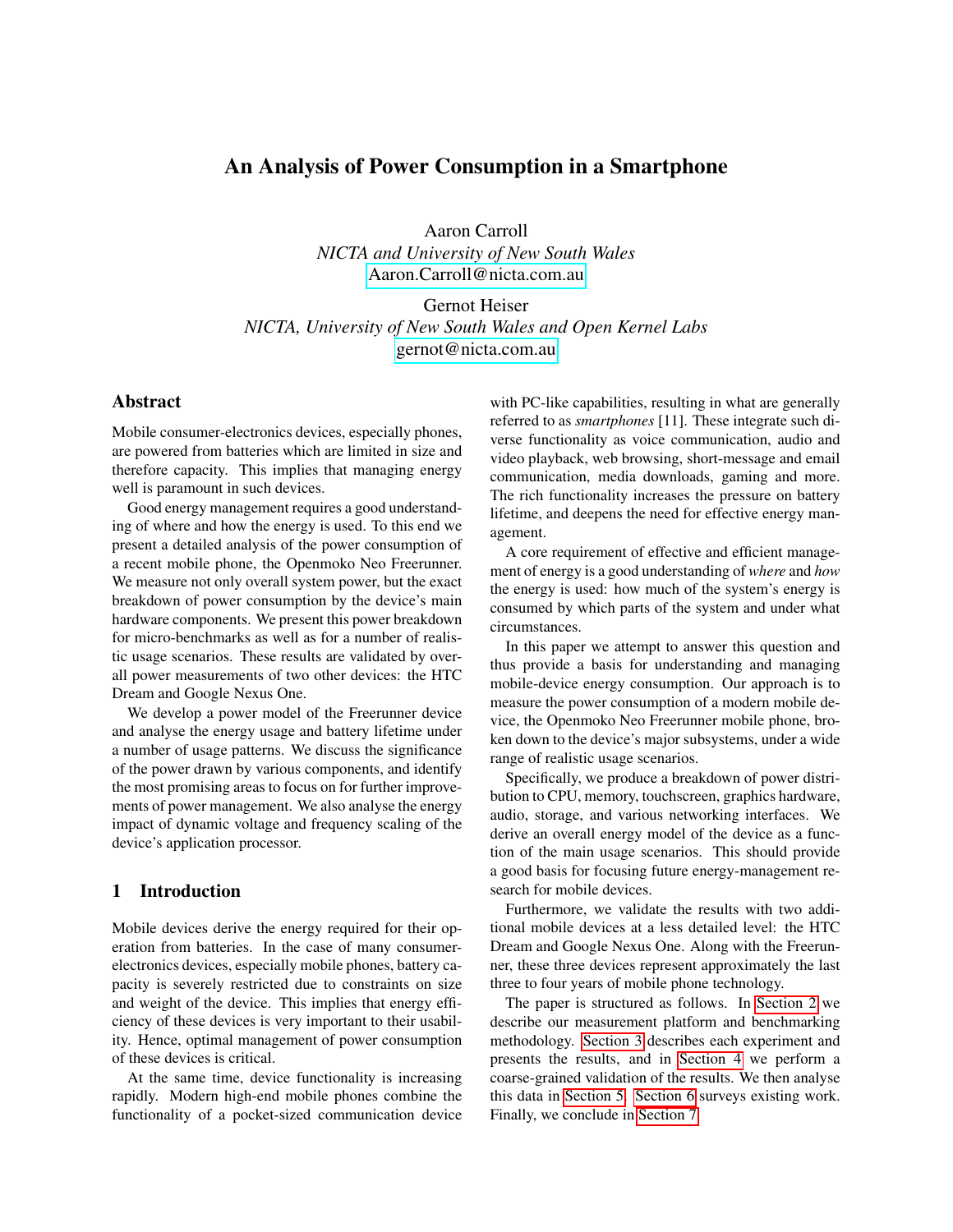## <span id="page-1-0"></span>2 Methodology

Our approach to profiling energy consumption is to take physical power measurements at the component level on a piece of real hardware. In this section, we describe the hardware and software used in the experiments, and explain our benchmarking methodology.

There are three elements to the experimental setup: the device-under-test (DuT), a hardware data acquisition (DAQ) system, and a host computer.

# 2.1 Device under test

The DuT was the Openmoko Neo Freerunner (revision A6) mobile phone. It is a 2.5G smartphone featuring a large, high-resolution touchscreen display, and many of the peripherals typical of modern devices. [Table 1](#page-1-1) lists its key components. The notable differences between our device and a modern smartphone are the lack of a camera and 3G modem.

| Component        | Specification                 |
|------------------|-------------------------------|
| Soc              | Samsung S3C2442               |
| CPU              | ARM 920T @ 400 MHz            |
| <b>RAM</b>       | 128 MiB SDRAM                 |
| Flash            | 256 MiB NAND                  |
| Cellular radio   | TI Calypso GSM+GPRS           |
| <b>GPS</b>       | u-blox ANTARIS 4              |
| Graphics         | Smedia Glamo 3362             |
| LCD              | Topploy $480 \times 640$      |
| SD Card          | SanDisk 2 GB                  |
| <b>Bluetooth</b> | Delta DFBM-CS320              |
| WiFi             | Accton 3236AO                 |
| Audio codec      | Wolfson WM8753                |
| Audio amplifier  | National Semiconductor LM4853 |
| Power controller | <b>NXP PCF50633</b>           |
| <b>Battery</b>   | 1200 mAh, 3.7 V Li-Ion        |

<span id="page-1-1"></span>Table 1: Freerunner hardware specifications.

This device was selected because the design files, particularly the circuit schematics [7], are freely available. This is critical for our approach to power measurement, which relies on understanding the power distribution network at the circuit level. For this reason, few other devices would be suitable.

The high-level architecture of the Freerunner is shown in [Figure 1.](#page-1-2) The total system memory is split equally between two banks, one external RAM package, and one on-chip. All peripherals except the graphics chip communicate with the application processor (CPU) by programmed I/O over various serial buses.

The other devices studied, the HTC Dream (G1) and Google Nexus One (N1), are described in [Section 4.](#page-8-0)



<span id="page-1-2"></span>Figure 1: Architecture of the Freerunner device, showing the important components and their interconnects.

## 2.2 Experimental setup

To calculate the power consumed by any component, both the supply voltage and current must be determined.

To measure current, we inserted sense resistors on the power supply rails of the relevant components—this is relatively simple on the DuT selected, since most of them have been designed with placeholders for sense resistors, factory-populated with  $0 \Omega$ . Where this was not the case, choke inductors could be reused in the same way. In both cases, we replaced the part with a current-sense resistor selected such that the peak voltage drop did not exceed  $10 \text{ mV}$ , which in all cases is less than  $1\%$  of the supply voltage and therefore presents an acceptably small perturbation. With a known resistance and measured voltage drop, current can be determined by Ohm's law.

To measure the voltages, we used a National Instruments PCI-6229 DAQ, to which the sense resistors were connected via twisted-pair wiring. The key characteristics of this hardware are summarised in [Table 2.](#page-1-3)

| Characteristic   | Value                                                 |
|------------------|-------------------------------------------------------|
| Max. sample rate | $250$ kS/s                                            |
| Input ranges     | $\pm 0.2$ V, $\pm 1$ V, $\pm 5$ V and $\pm 10$ V      |
| Resolution       | 16 b                                                  |
| Accuracy         | 112 $\mu$ V @ $\pm$ 0.2 V range                       |
|                  | $1.62 \,\mathrm{mV} \otimes \pm 5 \,\mathrm{V}$ range |
| Sensitivity      | 5.2 $\mu$ V @ $\pm$ 0.2 V range                       |
|                  | 48.8 $\mu$ V @ $\pm$ 5 V range                        |
| Input impedance  | $10 \,\mathrm{GO}$                                    |

<span id="page-1-3"></span>Table 2: National Instruments PCI-6229 DAQ specifications [6].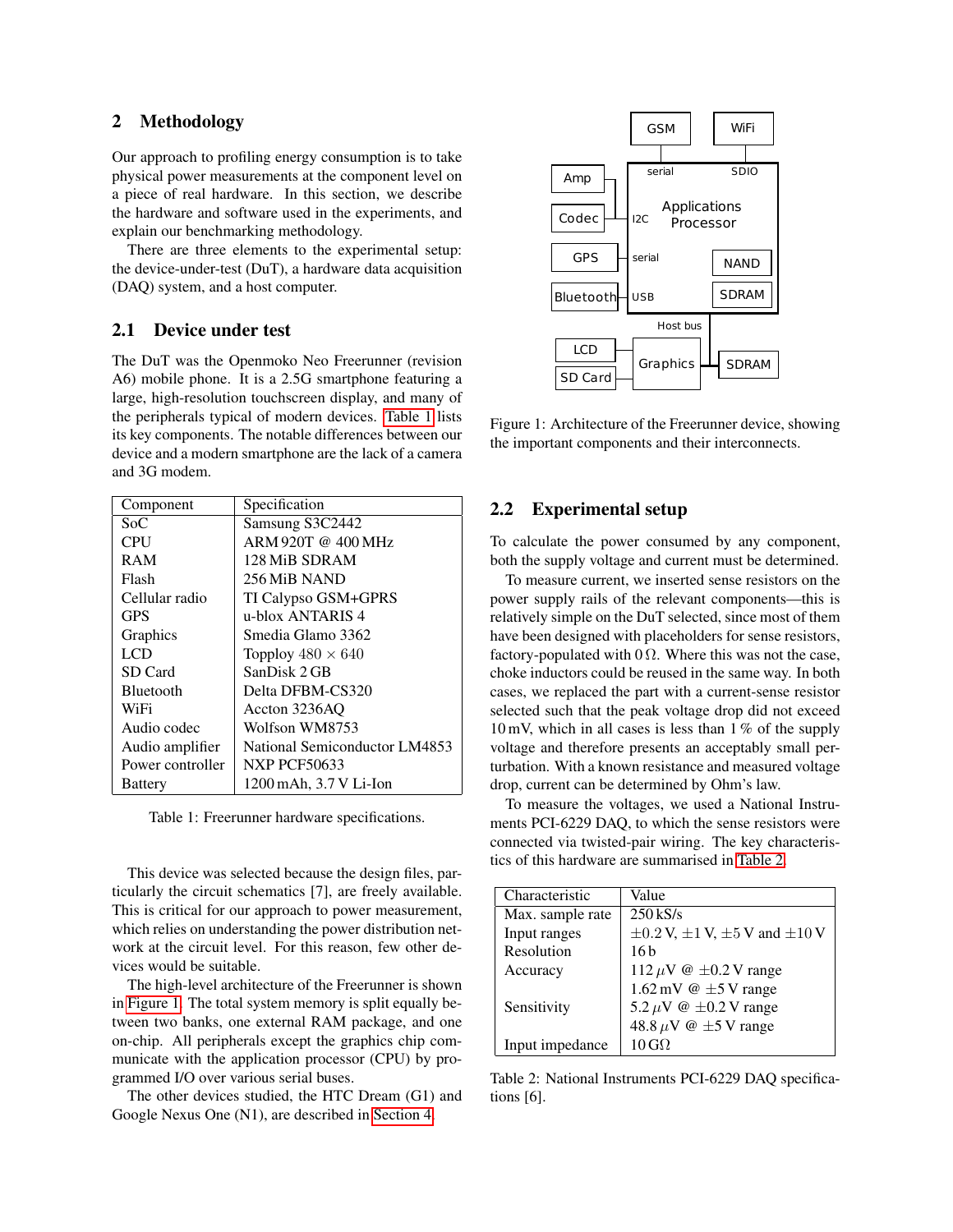The sense-resistor voltage drops were sampled differentially at the  $\pm 0.2$  V input range. We used the same physical connections to measure supply voltages; these were taken relative to ground from the component side of the resistors, in the  $\pm 5$  V range.

We were able to directly measure the power consumed by the following components: CPU core, RAM (both banks), GSM, GPS, Bluetooth, LCD panel and touchscreen, LCD backlight, WiFi, audio (codec and amplifier), internal NAND flash, and SD card. Since the graphics module had too many supply rails to measure directly, we instead used a combination of direct and subtractive measurements.

Power to the DuT was supplied through a bench power supply connected to the phone's battery terminals so we did not need to deal with battery management. This also prevents the OS's power policies from interfering with the benchmarks. Total system power consumption was measured at this point by inserting a sense resistor between the supply and the phone. For the G1 and N1 we measured total system power by inserting a sense resistor between the device and its battery.

Measuring backlight power required special attention, because its supply voltage (10–15 V, depending on the brightness) far exceeded the maximum range supported by our DAQ hardware. To resolve this, we pre-scaled the backlight voltage with some external circuitry, consisting of a high-input-impedance voltage follower feeding a fixed voltage divider. This brought the voltage within the  $\pm 5$  V range.

#### 2.2.1 Voltage regulation efficiency

Our measurement approach yields the power directly consumed by each component. However, a certain amount of additional power is lost in converting the supply (i.e. battery) voltage to the levels required by the components. We have not included this factor in the results reported, because the conversion efficiencies are unknown. However, based on the data sheet of a similar part (the NXP PCF 50606), the efficiency conversion is likely to be in the range of 75–85 %, depending on the current drawn.

Because of this, we differentiate between "total power", measured at the battery, and "aggregate power", measured as the sum of individual component measurements. The latter assumes no power is consumed in the non-instrumented components, and while we haven't been able to measure precisely what their contribution is, it is certainly less than  $10\%$ , and probably within a few percent of the aggregate consumption.

One exception to this is the backlight boost converter, the efficiency of which we measured to be 67 %. We determined the cause of this poor efficiency to be heating in an external component. We found no evidence to suggest this is an issue for any of the other voltage regulators.

# 2.3 Software

The DuT ran the Freerunner port of the Android 1.5 operating system [1] using the Linux v2.6.29 kernel. Except for the CPU micro-benchmark, the kernel was configured with the ondemand frequency scaling governor, using 100 MHz and 400 MHz—the only two frequencies supported by both the hardware and OS.

On the host system we ran the power-data collection software which interfaced with the National Instruments DAQmxBase 3.3 library to collect raw data from the DAQ, aggregate it, and write the result to file for postprocessing. Each data point collected was an average of 2000 consecutive voltage samples. We configured the tool such that a complete power snapshot of the system could be generated approximately every 400 ms.

The benchmarks were coordinated on the host machine, which communicated with the DuT via a serial connection. It was responsible for executing benchmarks on the DuT, synchronising the power measurement software with the benchmark, and collecting other relevant data.

## <span id="page-2-0"></span>2.4 Benchmarks

We ran two types of benchmarks. First, a series of micro-benchmarks designed to independently characterise components of the system, particularly their peak and idle power consumption.

Second, we ran a series of macro-benchmarks based on real usage scenarios. For low-interactivity applications (e.g. music playback), we simply launched them from the command line. For interactive applications, such as web browsing, we took a trace-based approach. A trace consisted of a sequence of input events, including a time-stamp, the name of the device providing the input (the touchscreen or one of two pushbuttons), and for touchscreen events, the coordinates of the touch. The Linux kernel provides this information by reading from the /dev/input/event\* device files. To collect the trace, we used the target application normally, while in the background storing the input events to file. We then replayed the events under benchmarking conditions by writing the collected data to the  $/$ dev $/$ input/event  $*$  files at the correct time.

Although this approach does bypass the hardware and interrupt paths that would usually be followed for a touchscreen event, our measurements showed the additional power to be negligible. The vast majority of energy required to handle a touchscreen event is consumed in delivering it from the kernel to software.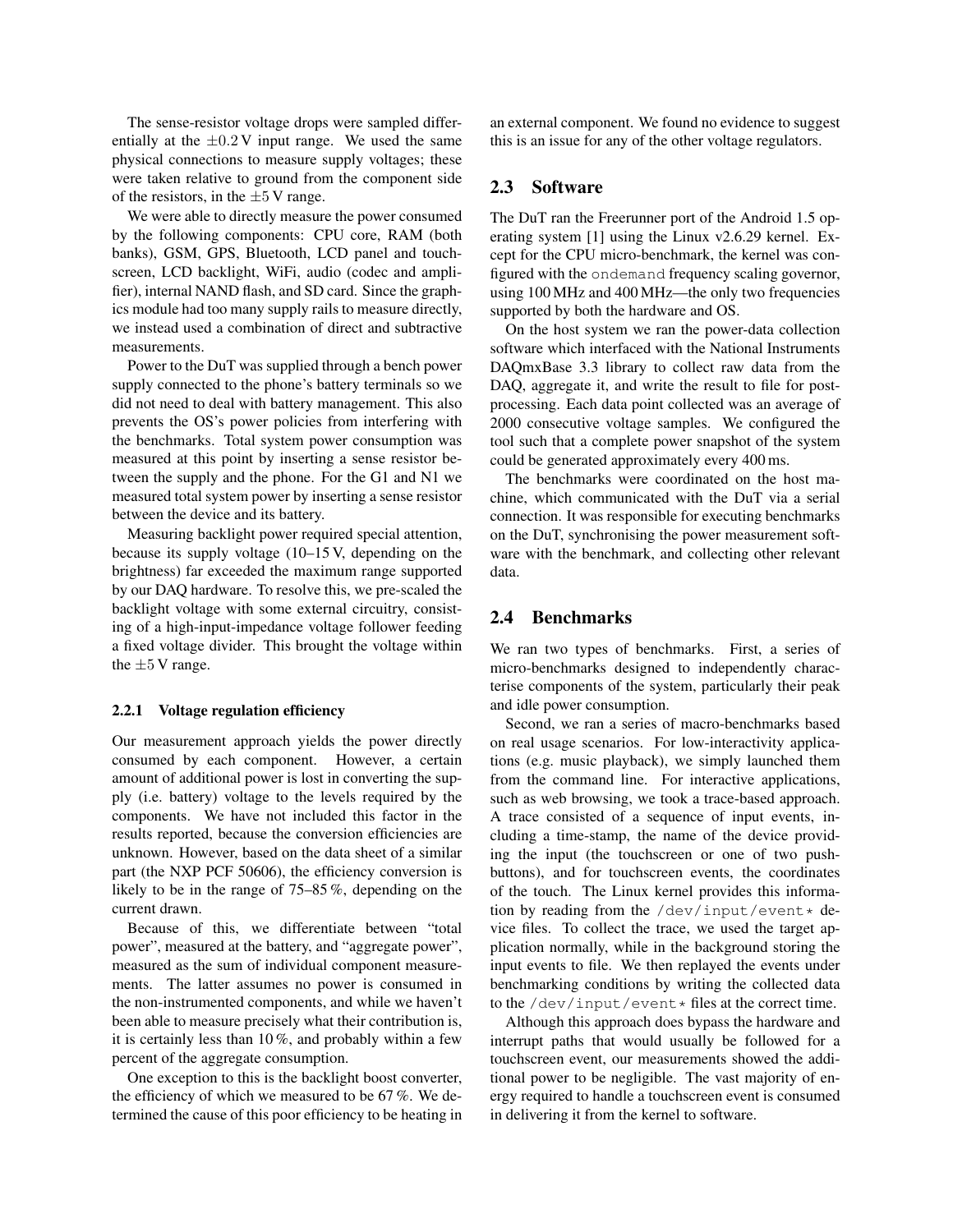

<span id="page-3-1"></span>Figure 2: Power breakdown in the suspended state. The aggregate power consumed is 68.6 mW.

### <span id="page-3-0"></span>3 Results

# 3.1 Baseline cases

Prior to running any benchmarks, we established the baseline power state of the device, when no applications are running. There are two different cases to consider: *suspended* and *idle*. For the idle case, there is also the application-independent power consumption of the backlight to consider.

#### 3.1.1 Suspended device

A mobile phone will typically spend a large amount of time in a state where it is not actively used. This means that the application processor is idle, while the communications processor performs a low level of activity, as it must remain connected to the network be able to receive calls, SMS messages, etc. As this state tends to dominate the time during which the phone is switched on, the power consumed in this state is critical to battery lifetime.

The Android OS running on the application processor aggressively suspends to RAM during idle periods, whereby all necessary state is written to RAM and the devices are put into low-power sleep modes (where appropriate). To quantify power use while suspended, we forced the device into Android's suspended state and measured the power over a 120 second period. [Figure 2](#page-3-1) shows the results, averaged over 10 iterations. The average aggregate power is 68.6 mW, with a relative standard deviation (RSD) of 8.2 %. The large fluctuations are largely due to the GSM (14.4 % RSD) and graphics  $(13.0\%)$  subsystems. **Example 18 maximum and the set of the GSM of the GSM of the GSM of the GSM of the GSM of the GSM of the GSM of the GSM of the GSM of the GSM of the GSM of the GSM of the GSM of the GSM of the GSM of the GSM of the GSM of** 

The GSM subsystem power clearly dominates while suspended, consuming approximately 45 % of the overall power. Despite maintaining full state, RAM consumes



<span id="page-3-2"></span>Figure 3: Average power consumption while in the idle state with backlight off. Aggregate power is 268.8 mW.

subsystem in our device does not use system memory—it has its own bank of RAM which we include in the GSM power measurements.

## 3.1.2 Idle device

The device is in the idle state if it is fully awake (not suspended) but no applications are active. This case constitutes the static contribution to power of an active system. We run this case with the backlight turned off, but the rest of the display subsystem enabled.

[Figure 3](#page-3-2) shows the power consumed in the idle state. As with the suspend benchmark, we ran 10 iterations, each of 120 seconds in the idle state. Power consumed in this state was very stable, with an RSD of 2.6 %, influenced largely by GSM, which varied with an RSD of 30 %. All other components showed an RSD below 1 %.

[Figure 3](#page-3-2) shows that the display-related subsystems consume the largest proportion of power in the idle state—approximately 50 % due to the graphics chip and LCD alone, and up to 80 % with backlight at peak brightness. GSM is also a large consumer, at 22 % of aggregate power.

### 3.1.3 Display

[Figure 4](#page-4-0) shows the power consumed by the display backlight over the range of available brightness levels. That level is an integer value between 1 and 255, programmed into the power-management module, used to control backlight current. Android's brightness-control user-interface provides linear control of this value between 30 and 255.

The minimum backlight power is approximately 7.8 mW, the maximum 414 mW, and a centred slider corresponds to a brightness level of 143, consuming 75 mW. The backlight consumes negligible power when disabled (as in the above idle benchmarks).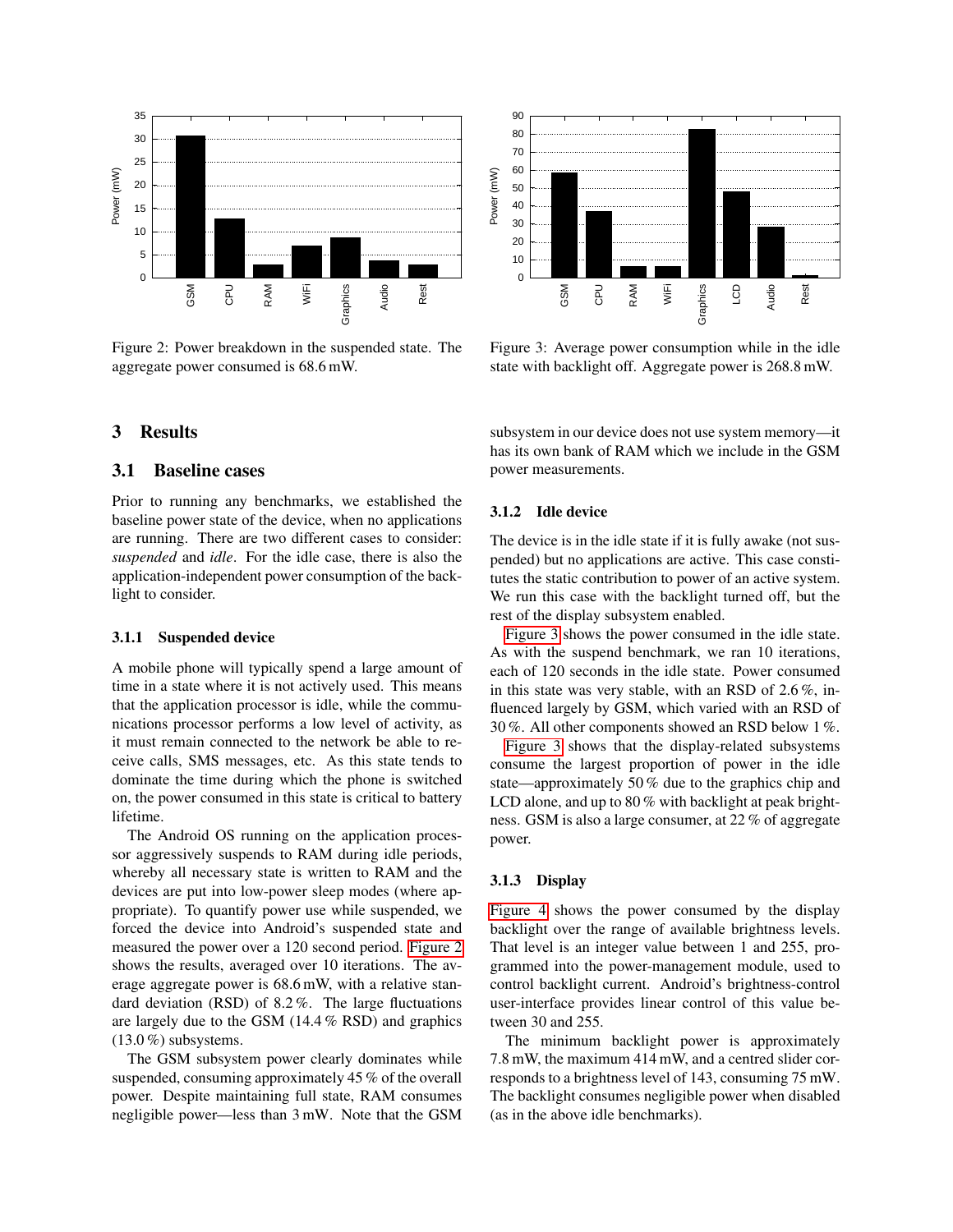

<span id="page-4-0"></span>Figure 4: Display backlight power for varying brightness levels.

We also measured how the content displayed on the LCD affected its power consumption: 33.1 mW for a completely white screen, and 74.2 mW for a a black screen. Display content can therefore affect overall power consumption by up to 43 mW.

# 3.2 Micro-benchmarks

As mentioned in [Section 2.4,](#page-2-0) we used micro-benchmarks to determine the contribution to overall power from various system components. Specifically we used benchmarks to exercise the application processor (CPU and memory), the flash storage devices, and the network interfaces.

### 3.2.1 CPU and RAM

To measure CPU and RAM power, we ran a subset of the SPEC CPU2000 suite. There are several reasons for not running all benchmarks of the suite. Firstly, we could only use benchmarks which we could build and run on the Android OS, which rules out those written in C++ or Fortran, due to Android's lack of run-time support for these languages. They also needed to fit into the phone's limited memory and their execution times needed to be short enough to give reasonable turn-around. Finally, we were only interested in establishing the power consumption of CPU and memory, rather than making comparisons between different platforms' algorithms, hence completeness of the suite was not a relevant consideration. **Example 12**<br> **Example 200 160 160 160 200 280 280 40 40 40 40 40 40 40 40 60 160 160 160 160 160 160 160 200 280 80 86/https sevel eversite and**  $\frac{1}{2}$  **and**  $\frac{1}{2}$  **and**  $\frac{1}{2}$  **and**  $\frac{1}{2}$  **and**  $\frac{1}{2}$  **and \frac{1}{** 

From the candidates remaining according to the above criteria, we selected a set representing a good spectrum of CPU and memory utilisation, from highly CPU-bound to highly memory-bound. We determined memoryboundedness by running the entire suite on a server Linux system and comparing the slowdown due to frequency scaling. Snowdon et al. [9] show that this slow-



<span id="page-4-1"></span>Figure 5: CPU and RAM power when running SPEC CPU2000 micro-benchmarks, sorted by CPU power.

we do not expect the benchmarks to behave similarly on the different platforms, our aim is only to select benchmarks with different characteristics.

The SPEC CPU2000 benchmarks ultimately selected are equake, vpr, gzip, crafty and mcf.

For each of the benchmarks, we measured the average CPU and RAM power at fixed core frequencies of 100 MHz and 400 MHz. We also measured power for the system in the idle state. [Figure 5](#page-4-1) shows these results, averaged over 10 runs. The RSD is less than 3 % in all cases.

For the idle, equake, vpr and gzip workloads, CPU power dominates RAM power considerably at both frequencies. However, crafty and mcf show that RAM power can exceed CPU power, albeit by a small margin.

[Table 3](#page-4-2) shows the effect of frequency scaling on the performance, as well as combined CPU and RAM power and energy of the benchmarks. The wide range of slowdown factors across the different benchmarks validates our selection of workloads as representing a range of CPU/memory utilisations.

| Benchmark | Performance | Power  | Energy  |
|-----------|-------------|--------|---------|
| equake    | 26%         | 36%    | 135%    |
| vpr       | 31%         | $40\%$ | 125%    |
| qzip      | 38%         | 43%    | $112\%$ |
| crafty    | 63%         | $62\%$ | 100%    |
| mcf       | 74%         | 69%    | 93%     |
| idle      |             | 71%    |         |

<span id="page-4-2"></span>Table 3: SPEC CPU2000 performance, power and energy of 100 MHz relative to 400 MHz. Both CPU and RAM power/energy are included.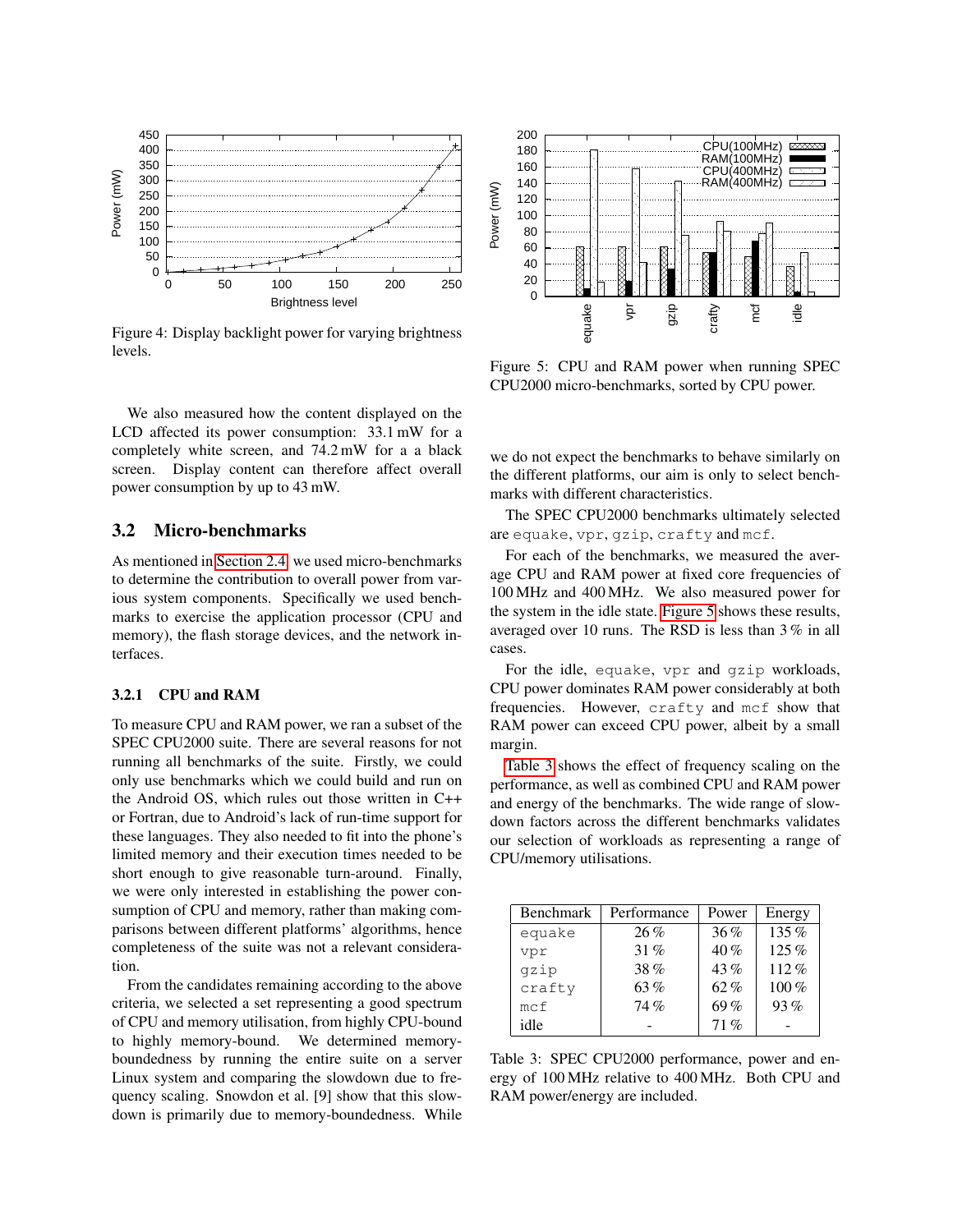

<span id="page-5-0"></span>Figure 6: SD, NAND, CPU and RAM power for flash storage read and write benchmarks.

### 3.2.2 Flash storage

Bulk storage on the Freerunner device is provided by 256 MiB of internal NAND flash, and an external micro Secure Digital (SD) card slot. To measure their maximum power consumption, we used the Linux dd program to perform streaming reads and writes. For reads we copied a 64 MiB file, filled with random data, to /dev/null in 4 KiB blocks. For writes, 8 MiB of random data was written, with an fsync between successive 4 KiB blocks to ensure predictability of writes. Between each iteration we forced a flush of the page cache. **Example 12.** The storage power consumed by the NAND and storage power for the SS care is D. NAND, CPU and RAM power for flash in Figure er e. SD, NAND, CPU and RAM power for flash in Figure and and write benchmarks.<br> **Ex** 

[Figure 6](#page-5-0) shows the power consumed by the NAND flash and SD card, as well as the CPU and RAM, averaged over 10 iterations of each workload. [Table 4](#page-5-1) shows the corresponding data throughput, efficiency (including NAND/SD power and the CPU and RAM power to support it), and idle power consumption. The power and throughput RSD is less than 5 % in all cases.

The graphics module, which contains the physical SD card interface, showed a power increase of 2.2 mW (2.6 % above static) for writes, and a 21.1 mW increase  $(26\%)$  for reads.

| Metric             | <b>NAND</b> | SD    |
|--------------------|-------------|-------|
| Idle $(mW)$        | 0.4         | 1.4   |
| Read               |             |       |
| throughput (MiB/s) | 4.85        | 2.36  |
| efficiency (MiB/J) | 65.0        | 31.0  |
| Write              |             |       |
| throughput (KiB/s) | 927.1       | 298.1 |
| efficiency (MiB/J) | 10.0        | 5.2   |

<span id="page-5-1"></span>



<span id="page-5-2"></span>Figure 7: Power consumption of WiFi and GSM modems, CPU, and RAM for the network microbenchmark.

#### 3.2.3 Network

In this benchmark we stressed the two main networking components of the device: WiFi and GPRS (provided by the GSM subsystem). The test consisted of downloading a file via HTTP using wget. The files contained random data, and were 15 MiB for WiFi, and 50 KiB for GPRS. The results of 10 iterations of the benchmark are shown in [Figure 7.](#page-5-2)

WiFi showed a throughput of  $660.1 \pm 36.8$  KiB/s, and GPRS  $3.8 \pm 1.0$  KiB/s. However, they both show comparable power consumption far exceeding the contribution of the RAM and CPU. The increased CPU and RAM power for WiFi reflects the cost of processing data with a higher throughput. Despite highly-variable throughput, GSM showed a relatively consistent power consumption with an RSD of approximately 2 %.

To test the effect of signal strength on power and throughput, we re-ran the network benchmarks with the device shielded within a metal box of 2 mm thickness. Over GPRS, this resulted in an increase of GSM power of 30 %, but no effect on throughput. The shielding resulted in a reported signal strength drop of 10 dBm. Over WiFi, the signal strength dropped by only 2 dBm, and no effect on throughput or power consumption was observed.

#### 3.2.4 GPS

To measure power consumption of the GPS subsystem, we enabled the module and ran the GPS Status 2 Android application. [Table 5](#page-6-0) shows the power consumed by the GPS module in three situations; using only the internal antenna, with an external active antenna attached, and when idle (i.e. powered down).

We noticed that the energy consumption of the module is largely independent of the received signal—neither the number of satellites, nor the signal strength, had any appreciable effect.

This observation is contrary to the part's data sheet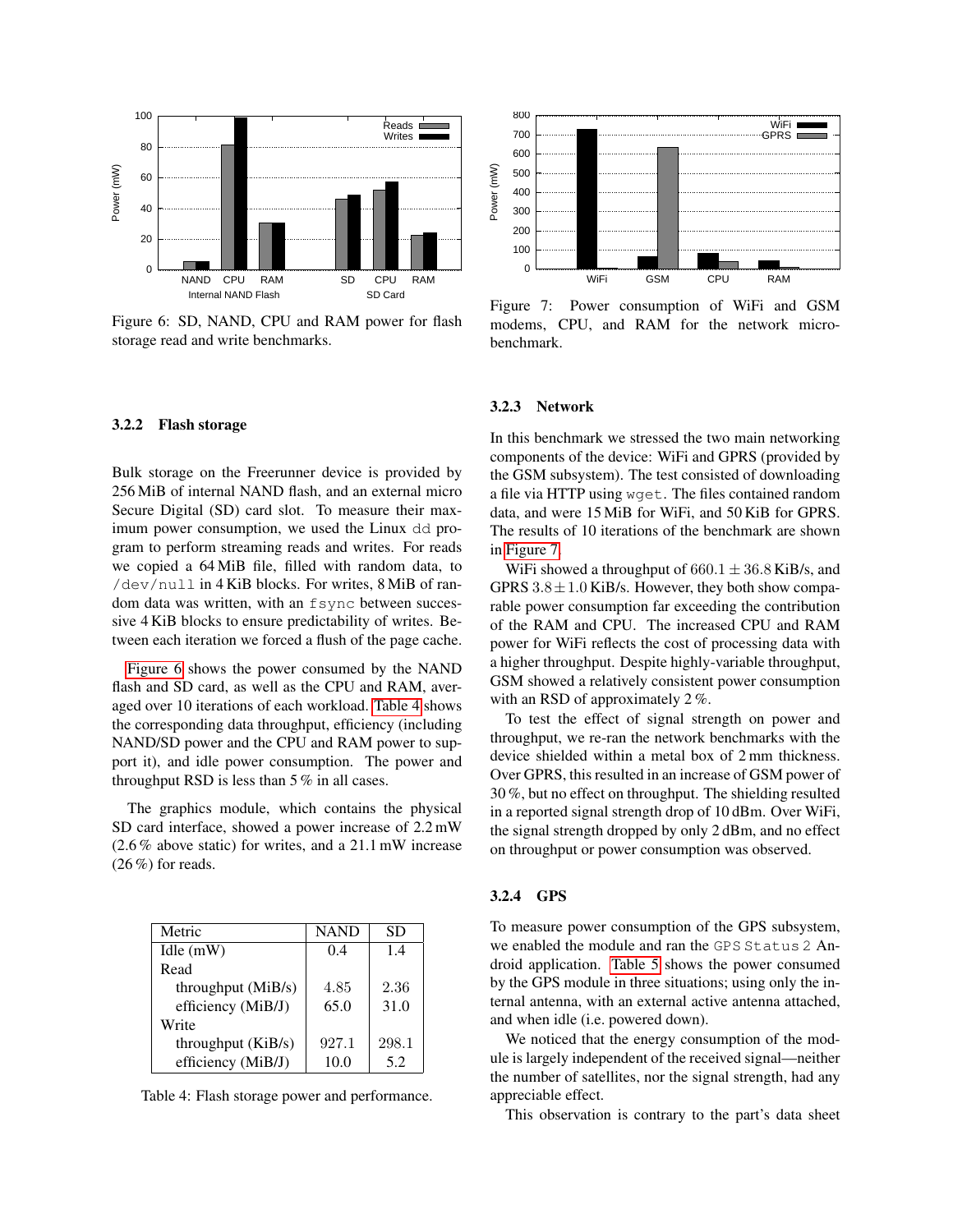| <b>State</b>               | Power (mW)         |
|----------------------------|--------------------|
| Enabled (internal antenna) | $143.1 \pm 0.05\%$ |
| Enabled (external antenna) | $166.1 \pm 0.04\%$ |
| <b>Disabled</b>            | 00                 |

<span id="page-6-0"></span>Table 5: GPS energy consumption.

[10], which specifies that power consumption should drop by approximately 30 % after satellite acquisition. It is unclear why we did not see such behaviour; perhaps due to the GPS module itself, or more likely an error in hardware integration or software. In addition, the powermanagement features of the device are not exploited by software. Thus, these figures should only be considered worst-case.

# 3.3 Usage scenarios

Here we show the results of using macro-benchmarks to determine power consumption under a number of typical usage scenarios of a smartphone. Specifically we examined audio and video playback, text messaging, voice calls, emailing and web browsing.

#### 3.3.1 Audio playback

This benchmark is designed to measure power in a system being used as a portable media player. The sample music is a 12.3 MiB, 537-second stereo 44.1 kHz MP3, with the output to a pair of stereo headphones. The measurements are taken with the backlight off (which is representative of the typical case of someone listening to music or podcasts while carrying the phone in their pocket). However, GSM power was included, as the realistic usage scenario includes the phone being ready to receive calls or text messages. **Example 14** (moreover, GRM power consumption,<br>
The Studied This Studied This Studied This Studied This Studies of the amplifier amplies that move that the amplifier and the amplifier amplifier and the consumption of the

[Figure 8](#page-6-1) shows the power breakdown for this benchmark at maximum volume, averaged over 10 iterations. The audio file is stored on the SD card. Between successive iterations we forced a flush of the buffer cache to ensure that the audio file was re-read each time.

The results show the audio subsystem (amplifier and codec) consuming 33.1 mW with an RSD of less than 0.2 %. Approximately 58 % of this power is consumed by the codec, with the remaining 42 % used by the amplifier. Compared with the idle state, this corresponds to a negligible change in codec power, with amplifier power increasing by 80 %. Overall, the audio subsystem accounts for less than 12 % of power consumed.

In addition to maximum volume, we also measured the system at 13 % volume. This showed little change—the audio subsystem power decreased by 4.3 mW (approx-



<span id="page-6-1"></span>Figure 8: Audio playback power breakdown. Aggregate power consumed is 320.0 mW.

unknown reasons, the power consumed by the graphics chip increased by 4.6 mW. As a result, the additional power consumed in the high-volume benchmark is less than 1 mW compared with the low-volume case.

Again, maintaining a connection to the GSM network requires a significant and highly variable amount of power, specifically  $55.6 \pm 19.7$  mW in this case. While the MP3 file is loaded from the SD card, the cost of doing so is negligible at  $< 2\%$  of total power.

#### 3.3.2 Video playback

In this benchmark we measured the power requirements for playing a video file. We used a 5 minute, 12.3 MiB H.263-encoded video clip (no sound), and played it with Android's camera application. Again we forced a flush of the buffer cache between iterations. The power averaged over 10 iterations is shown in [Figure 9.](#page-7-0)

Since the purpose of the macro-benchmarks is to analyse the full system, we have included backlight power in the results. However, rather than arbitrarily choosing a single brightness, we have plotted the results at  $0\%$ , 33 %, 66 %, and 100 %, corresponding to the position of Android's brightness-control slider. These correspond to brightness levels of 30, 105, 180 and 255 respectively. GSM power is again included.

While the CPU is the biggest single consumer of power (other than backlight), the display subsystems still account for at least 38 % of aggregate power, up to 68 % with maximum backlight brightness. The energy cost of loading the video from the SD card is negligible, with an average power of 2.6 mW over the length of the benchmark.

#### 3.3.3 Text messaging

We benchmarked the cost of sending an SMS by using a trace of real phone usage. This consists of loading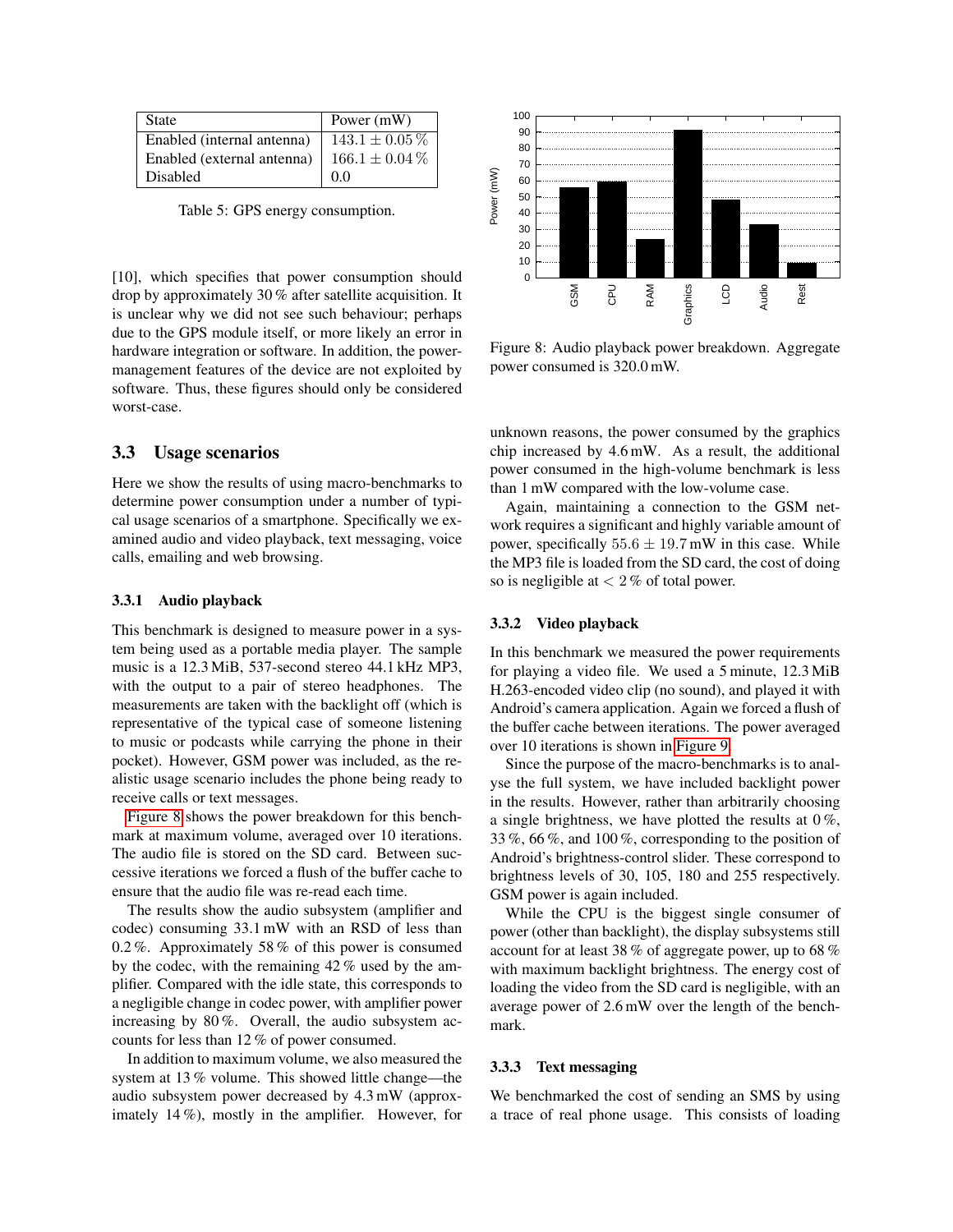

<span id="page-7-0"></span>Figure 9: Video playback power breakdown. Aggregate power excluding backlight is 453.5 mW.



<span id="page-7-1"></span>Figure 10: Power breakdown for sending an SMS. Aggregate power consumed is 302.2 mW, excluding backlight.

the contacts application and selecting a contact, typing and sending a 55-character message, then returning to the home screen; lasting a total of 62 seconds. To ensure the full cost of the GSM transaction is included, we measured power for an additional 20 seconds. The average result of 10 iterations of this benchmark are shown in [Figure 10.](#page-7-1) Again, the power for four backlight brightness levels is shown.

Power consumed is again dominated by the display components. The GSM radio shows an average power of  $66.3 \pm 20.9$  mW, only 7.9 mW greater than idle over the full length of the benchmark, and accounting for 22 % of the aggregate power (excluding backlight). All other components showed an RSD of below 3 %.

### 3.3.4 Phone call

[Figure 11](#page-7-2) shows the power consumption when making a GSM phone call. The benchmark is trace-based, and includes loading the dialer application, dialing a number, and making a 57-second call. The dialled device was



<span id="page-7-2"></span>Figure 11: GSM phone call average power. Excluding backlight, the aggregate power is 1054.3 mW.



<span id="page-7-3"></span>Figure 12: Power consumption for the email macrobenchmark. Aggregate power consumption (excluding backlight) is 610.0 mW over GPRS, and 432.4 mW for WiFi.

onds. Thus, the time spent in the call was approximately 40 seconds, assuming a 7-second connection time. The total benchmark runs for 77 seconds.

GSM power clearly dominates in this benchmark at  $832.4 \pm 99.0$  mW. Backlight is also significant, however note that its average power is lower than in other benchmarks, since Android disables the backlight during the call. The backlight is active for approximately 45 % of the total benchmark.

#### 3.3.5 Emailing

For this benchmark, we used Android's email application to measure the cost of sending and receiving emails. The workload consisted of opening the email application, downloading and reading 5 emails (one of which included a 60 KiB image) and replying to 2 of them. The results of the benchmark are shown in [Figure 12,](#page-7-3) averaged over 10 iterations.

The power breakdown between the GPRS and WiFi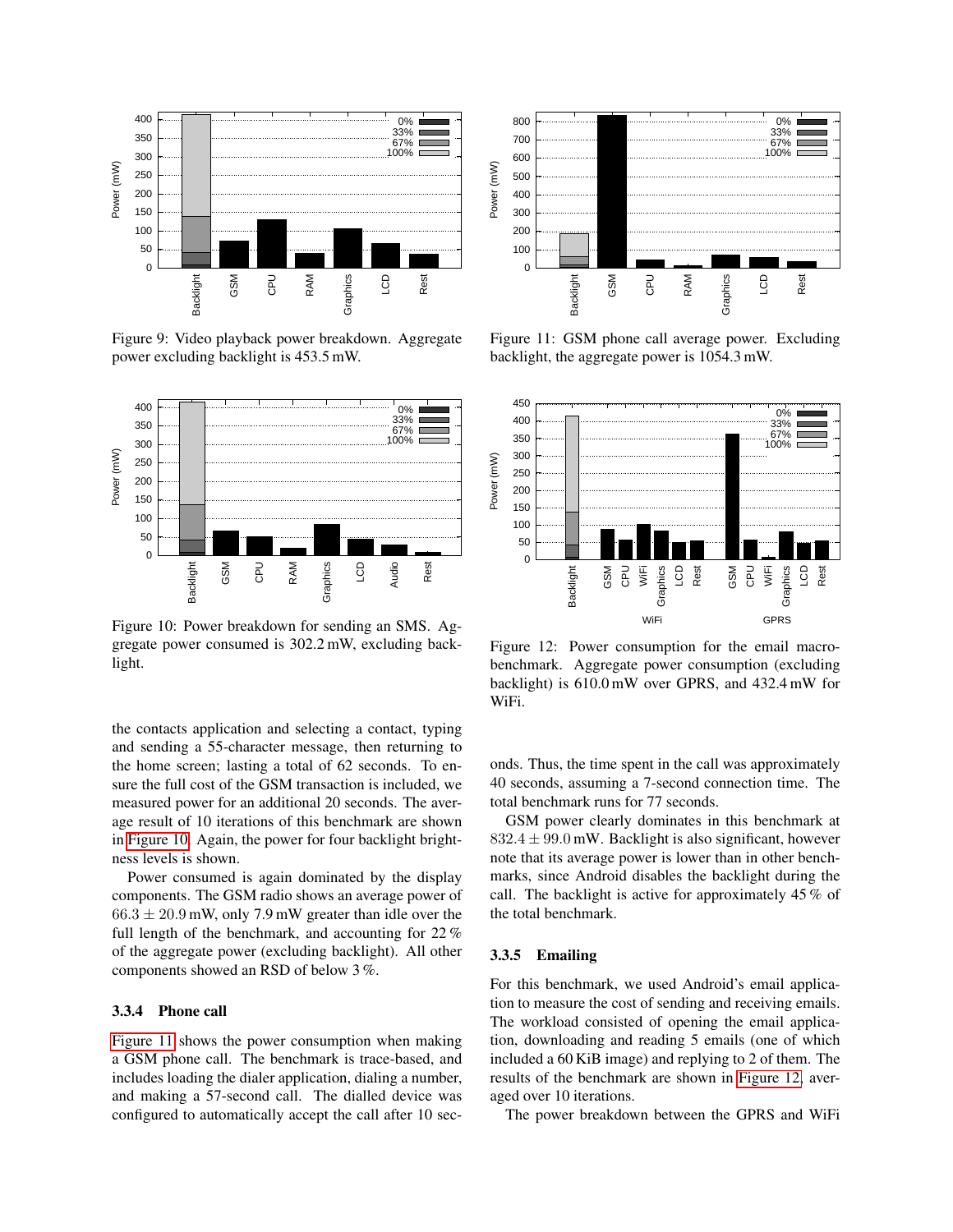

<span id="page-8-1"></span>Figure 13: Web browsing average power over WiFi and GPRS. Aggregate power consumption is 352.8 mW for WiFi, and 429.0 mW for GPRS, excluding backlight.

benchmarks is comparable, except for the GSM and WiFi radios. Despite presenting identical workloads to the radios, GSM consumes more than three times the power of WiFi.

#### 3.3.6 Web browsing

Our last benchmark measured the power consumption for a web-browsing workload using both GPRS and WiFi connections. The benchmark was trace-based, ran for a total of 490 seconds, and consisted of loading the browser application, selecting a bookmarked web site and browsing several pages. We used the BBC News website, which we mirrored locally to improve the reliability of the benchmark. After each run, the browser cache was cleared. The results averaged over 10 iterations are shown in [Figure 13,](#page-8-1) including backlight power at 4 brightness levels. since the necessary of the necessary of the necessary documentation (schematical policy). The necessary documentation (schematical policy) and the necessary documentation (schematics, Depression (schematics, Depression (s

GPRS consumes more power than WiFi by a factor of 2.5. The other components do not display any significant difference between the two benchmarks.

This benchmark, along with the emailing benchmark, are the only two where a more modern phone can be expected to show significantly different results. The much higher bandwidth supported by 3G protocols is likely to result in them being more power-hungry.

### <span id="page-8-0"></span>4 Validation

In this section, we measure the power consumption of two additional smartphones; the HTC Dream (G1), and the Google Nexus One (N1). [Table 6](#page-9-0) lists the key features of these devices.

We measure the full-system power of these platforms at the battery; per-component measurements are not pos-



<span id="page-8-2"></span>Figure 14: Display, button and keyboard backlight power on the G1.

etc.) are not available to us. Moreover, there is no reason to expect these production devices would be capable of the type of instrumentation we have performed on the Freerunner, since the additional components and PCB area would increase the per-unit cost.

## 4.1 Display and backlight

[Figure 14](#page-8-2) plots the power consumption of the various backlights on the G1 as a function of brightness level. In addition to the LCD display backlight, the G1 features a backlit physical keyboard and buttons which are not present on either the Freerunner or the N1. These backlights do not have any brightness control, and contribute 189 mW when both enabled. The content of the LCD display can affect power consumption by up to 17 mW.

The Nexus One features an OLED display, and as such does not require a separate backlight like the Freerunner and G1. Furthermore, the effects of display content and brightness on power consumption are more tightly coupled. For instance, the OLED power consumption for a black screen is fixed, regardless of the brightness setting. For a completely white screen at minimum brightness, an additional 194 mW is consumed, and at maximum brightness, 1313 mW.

# 4.2 CPU

[Figure 15](#page-9-1) plots the G1 and N1 total system power under our SPEC CPU2000 workloads at the minimum and maximum frequencies supported by the respective device: 246 MHz and 384 MHz on the G1, and 245 MHz and 998 MHz on the N1. [Table 7](#page-9-2) shows the percentage slowdown, and reduction in full system power, due to frequency scaling. This benchmark was run with the display system powered down and all radios disabled.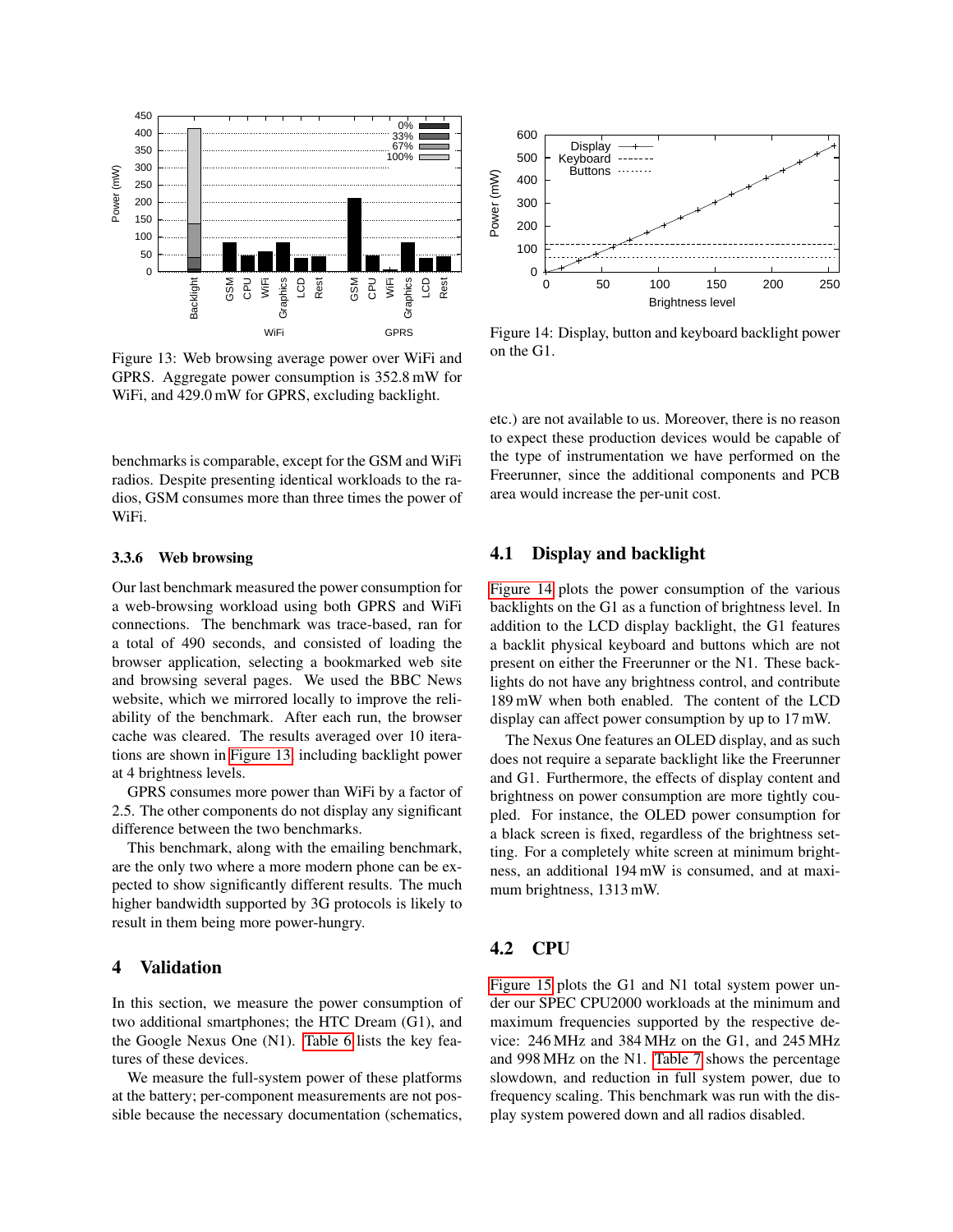|                  | G1                | N1                 |
|------------------|-------------------|--------------------|
| S <sub>0</sub> C | Qualcomm MSM7201  | Qualcomm QSD 8250  |
| CPU              | ARM 11 @ 528 MHz  | ARMv7 @ 1 GHz      |
| <b>RAM</b>       | 192 MiB           | 512 MiB            |
| Display          | 3.2" TFT, 320x480 | 3.7" OLED, 480x800 |
| Radio            | UMTS+HSPA         | <b>UMTS+HSPA</b>   |
| OS               | Android 1.6       | Android 2.1        |
| Kernel           | Linux 2.6.29      | Linux 2.6.29       |

<span id="page-9-0"></span>Table 6: G1 and Nexus One specifications.



<span id="page-9-1"></span>Figure 15: N1 and G1 system power for SPEC CPU2000 benchmarks.

|                  | Performance $(\%)$ |    |    | Power $(\% )$ |
|------------------|--------------------|----|----|---------------|
| <b>Benchmark</b> | G1                 | N1 | G1 | N1            |
| equake           | 67                 | 25 | 87 | 26            |
| vpr              | 68                 | 25 | 87 | 26            |
| gzip             | 71                 | 25 | 86 | 27            |
| crafty           | 76                 | 25 | 89 | 28            |
| mcf              | 84                 | 54 | 91 |               |

<span id="page-9-2"></span>Table 7: SPEC CPU2000 performance and average system power of 246 MHz relative to 384 MHz on the G1, and 245 MHz relative to 998 MHz on the N1.

## 4.3 Bluetooth

As noted earlier, we were unable to get Bluetooth working reliably on the Freerunner phone. To get an idea of Bluetooth power consumption, we re-ran the audio benchmark on the G1 with the audio output to a Bluetooth stereo headset. The power difference between this and the baseline audio benchmark should yield the consumption of the Bluetooth module, because (as shown in our Freerunner benchmarks) the power consumed by the audio subsystem is almost entirely static.

|                  | Power (mW) |           |
|------------------|------------|-----------|
| <b>Benchmark</b> | Total      | Bluetooth |
| Audio baseline   | 459.7      |           |
| Bluetooth (near) | 495.7      | 36.0      |
| Bluetooth (far)  | 504.7      | 44.9      |

<span id="page-9-3"></span>Table 8: G1 Bluetooth power under the audio benchmark.

[Table 8](#page-9-3) shows the total and estimated Bluetooth power consumption for the audio benchmarks. In the "near" benchmark, the headset was placed approximately 30 cm from the phone, and about 10 m in the "far" benchmark.

### 4.4 Benchmarks

[Table 9](#page-10-1) shows total system power consumption for the Freerunner, G1, and Nexus One for a selection of our benchmarks. The power consumption of the backlight (OLED for the N1) has been subtracted out, since it is highly dependent on the user's brightness setting. [Ta](#page-10-2)[ble 10](#page-10-2) shows the additional power consumption of the OLED display at minimum and maximum brightness levels.

The lower power consumption of the G1 in the idle, web and email benchmarks can be attributed to the excellent low-power state of its SoC and effective use of it by software. This can be seen in the SPEC benchmarks, where the idle system consumes less than 22 mW; the idle CPU power must be lower still.

The power disparity for the phone call benchmark is likely due to power consumed by the non-radio components of the system. The G1 and Nexus One phones enter a suspended state during the call, offloading all functionality to the UMTS module. In contrast, the Freerunner remains in a fully-active state throughout. The power consumption of the GSM subsystem alone (832.4 mW) is comparable to the G1 and N1 system consumption. Due to lack of freely-available documentation, it is not clear whether the Freerunner's GSM chipset lacks this feature, or if it is not supported in software.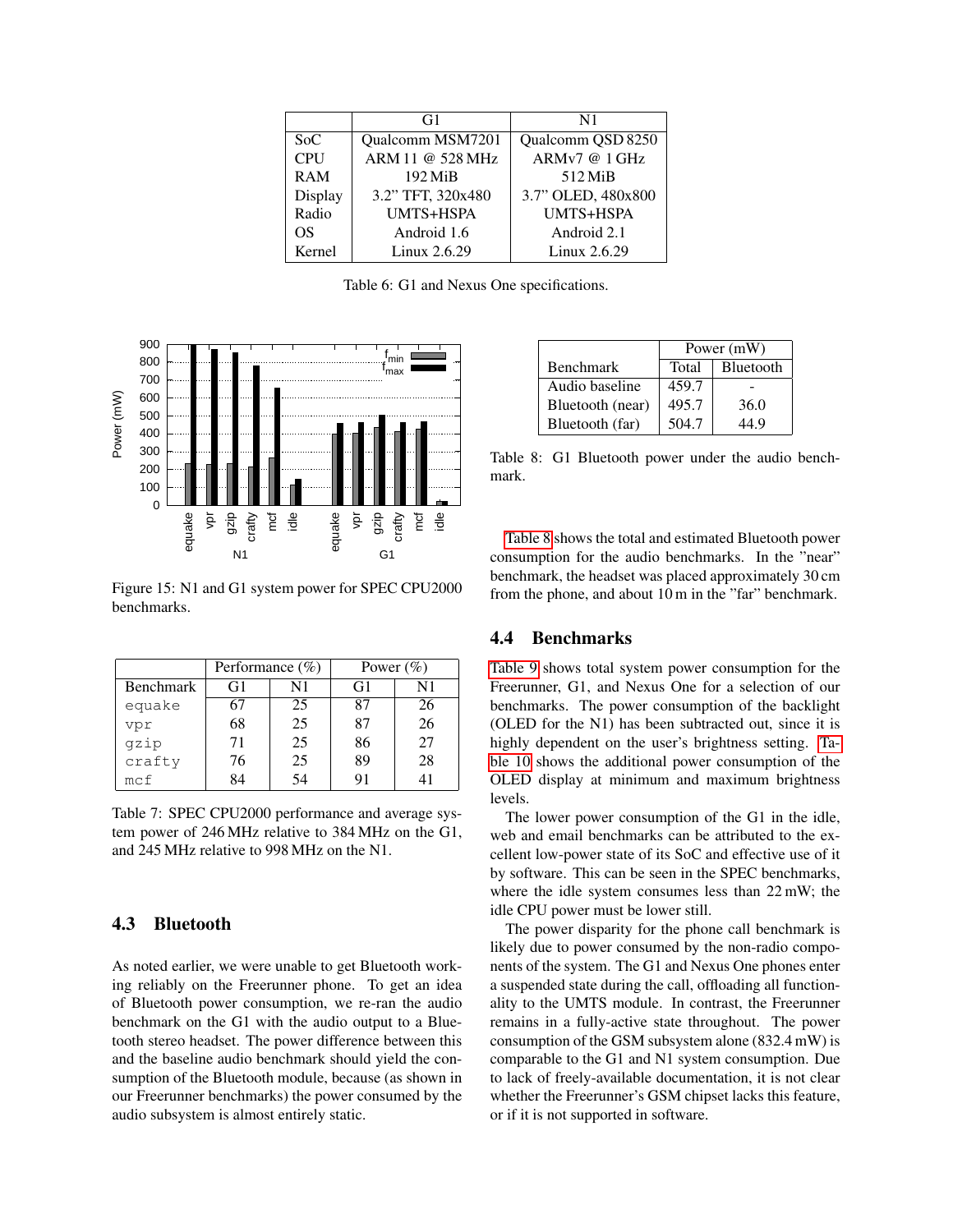|                  | Average System Power (mW) |        |       |
|------------------|---------------------------|--------|-------|
| <b>Benchmark</b> | Freerunner                | G1     | N1    |
| Suspend          | 103.2                     | 26.6   | 24.9  |
| Idle             | 333.7                     | 161.2  | 333.9 |
| Phone call       | 1135.4                    | 822.4  | 746.8 |
| Email (cell)     | 690.7                     | 599.4  |       |
| Email (WiFi)     | 505.6                     | 349.2  |       |
| Web (cell)       | 500.0                     | 430.4  | 538.0 |
| Web (WiFi)       | 430.4                     | 270.6  | 412.2 |
| Network (cell)   | 929.7                     | 1016.4 | 825.9 |
| Network (WiFi)   | 1053.7                    | 1355.8 | 884.1 |
| Video            | 558.8                     | 568.3  | 526.3 |
| Audio            | 419.0                     | 459.7  | 322.4 |

<span id="page-10-1"></span>Table 9: Freerunner, G1 and N1 system power (excluding backlight) for a number of micro- and macrobenchmarks.

## <span id="page-10-0"></span>5 Analysis

## 5.1 Where does the energy go?

Our results show that the majority of power consumption can be attributed to the GSM module and the display, including the LCD panel and touchscreen, the graphics accelerator/driver, and the backlight.

In all except the GSM-intensive benchmarks, the brightness of the backlight is the most critical factor in determining power consumption. However, this is a relatively simple device from a power-management perspective, and largely depends on the user's brightness preference. Our results confirm that aggressive backlight dimming can save a great deal of energy, and further motivates the inclusion of ambient light and proximity sensors in mobile devices to assist with selecting an appropriate brightness. Moreover, the N1 OLED results show that merely selecting a light-on-dark colour scheme can significantly reduce energy consumption.

The GSM module consumes a great deal of both static and dynamic power. Merely maintaining a connection with the network consumes a significant fraction of total power. During a phone call, GSM consumes in excess of 800 mW average, which represents the single largest power drain in any of our benchmarks. Unfortunately, a phone-call-heavy workload presents little scope for software-level power management. Dimming the backlight during a call, as Android does, is clearly good policy, saving up to 40 % power even with the large GSM consumption.

Overall, the static contribution to system power consumption is substantial. In all of our usage scenarios, except GSM phone call, static power accounts for at least 50 % of the total. If the backlight is included, this fig-

|                  | OLED Power (mW) |        |
|------------------|-----------------|--------|
| <b>Benchmark</b> | Min.            | Max.   |
| Idle             | 38.0            | 257.3  |
| Phone call       | 16.7            | 112.9  |
| Web              | 164.2           | 1111.7 |
| Video            | 15.1            | 102.0  |

<span id="page-10-2"></span>Table 10: Additional power consumed by the N1 OLED display at maximum and minimum brightness.

ure rises substantially. This leads us to the conclusion that the most effective power management approach on mobile devices is to shut down unused components and disable their power supplies (where possible).

The RAM, audio and flash subsystems consistently showed the lowest power consumption. While our micro-benchmarks showed that the peak power of the SD card could be substantial ( $\approx 50$  mW), in practice the utilisation is low enough such that on average, negligible power is consumed. Even video playback, one of the more data-intensive uses of mobile devices, showed SD power well under 1 % of total power. RAM has similar characteristics; micro-benchmarks showed that RAM power can exceed CPU power in certain workloads, but in practical situations, CPU power overshadows RAM by a factor of two or more. Audio displayed a largely static power consumption in the range of 28–34 mW. Overall, RAM, audio and SD have little effect on the power consumption of the device, and therefore offer little potential for energy optimisation.

### 5.2 Dynamic voltage and frequency scaling

Our CPU micro-benchmarks show that dynamic voltage and frequency scaling (DVFS) can significantly reduce the power consumption of the CPU. However, this does not imply reduced energy overall, because the run-time of the workload also increases. Our results show [\(Table 3\)](#page-4-2) that only highly memory-bound workloads (namely mcf) exhibit a net reduction in CPU/RAM energy.

However, such a simplistic analysis assumes that after completing the task, the device consumes zero power. Clearly this is not a realistic model, particularly for a smartphone. To correct for this, we can "pad" each of the measurements with idle power [5] in order to equalise the run times, according to the following equation:

$$
E = Pt + P_{\text{idle}}(t_{\text{max}} - t)
$$

where

 $E$  is the equivalent energy consumed for the benchmark;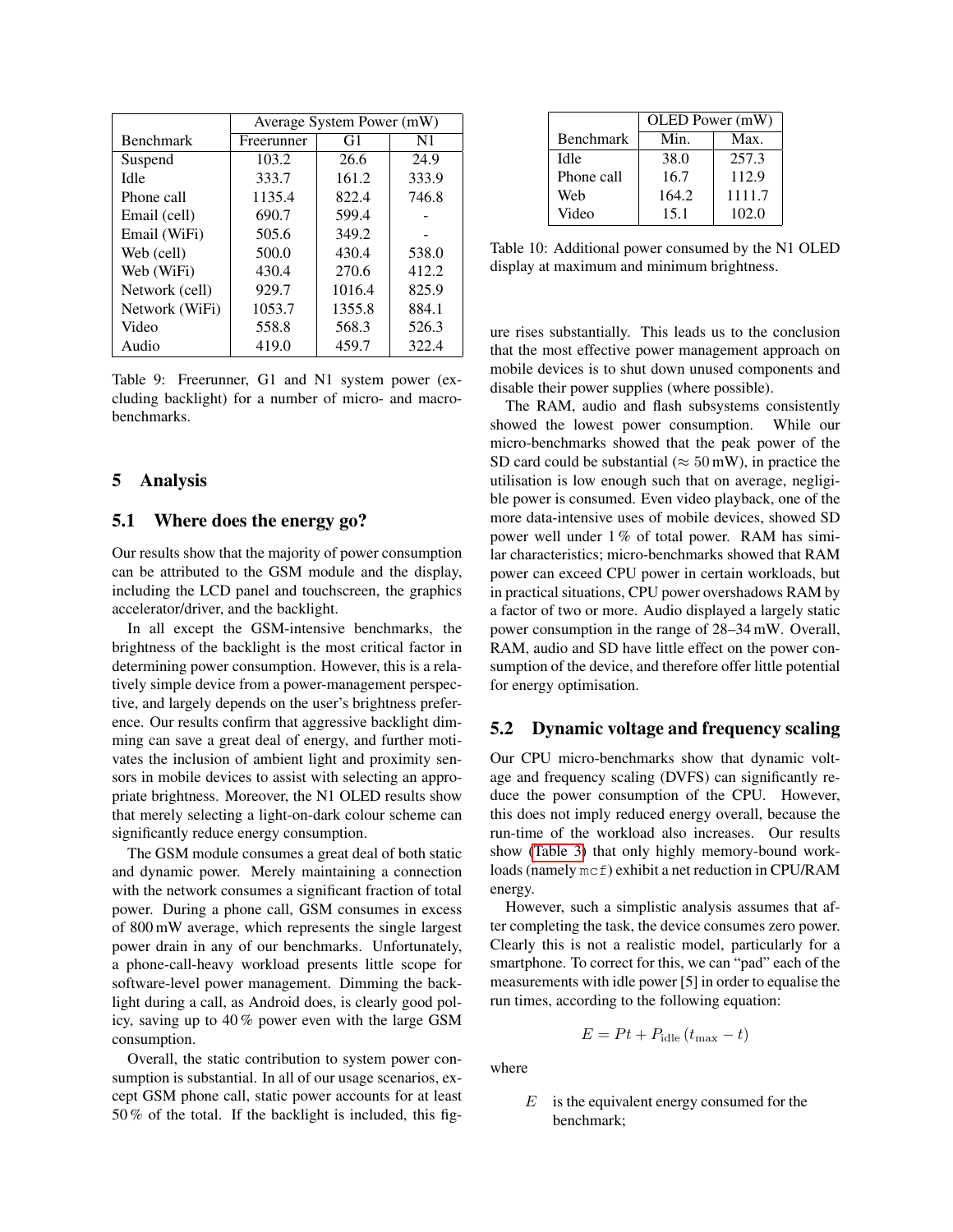|                  | $%$ Energy |       |      |
|------------------|------------|-------|------|
| <b>Benchmark</b> | Freerunner | G1    | N1   |
| equake           | 95.5       | 126.0 | 75.6 |
| vpr              | 95.8       | 124.5 | 75.9 |
| qzip             | 95.8       | 120.1 | 77.7 |
| crafty           | 95.5       | 115.6 | 77.3 |
| mcf              | 94.9       | 105.3 | 65.9 |

<span id="page-11-0"></span>Table 11: SPEC CPU2000 percentage total system energy consumption of the minimum frequency compared with the maximum frequency, padded with idle power.

- $P$  is the average power over the run-time of the benchmark;
- $t$  is the run-time of the benchmark;
- $P_{\text{idle}}$  is the idle power;
- $t_{\text{max}}$  is the maximum run-time of the benchmark over all frequencies.

[Table 11](#page-11-0) shows the energy consumed for each of the SPEC benchmarks at the lowest frequency, compared to the highest frequency, padded with idle power.

The results show that the practical benefits of DVFS depend largely on the CPU hardware (particularly idle power), and to some extent, the workload.

On the G1, which has a good low-power idle mode, reducing frequency always results in increased energy usage. It appears that DVFS on this platform is completely ineffective.

On the Freerunner, DVFS only yields a marginal energy reduction of approximately 5 %—a saving of at most 20 mW. However, the N1 shows considerable advantages to using DVFS, saving up to 35 %, corresponding to an average power reduction of 138 mW. Whether or not to use DVFS on these two platforms is a policy decision, since reducing frequency can affect user experience.

Much of the energy reduction on the Freerunner can be attributed to the high idle power. For a system going into suspend (rather than idle) after completing the workload, DVFS no longer offers an advantage. However, on the N1 this is not the case: DVFS is still effective, even if transitioning into a very-low power state. This is due to the processor's high efficiency at low frequencies, which can be seen in [Figure 15.](#page-9-1)

In the case of an idle system, reducing frequency can result in an energy saving, and at worst has no effect. Our results show that DVFS reduces idle CPU/RAM consumption by about 30 % on the Freerunner. However, in absolute terms, this is less than a 20 mW saving: 6.5 % of an idle system. On the N1, this saving is approximately 36 mW. On the G1, frequency scaling during idle periods is ineffective due to the processor's low-power idle state, which is used aggressively.

# 5.3 Energy model

We can express the results of [Section 3](#page-3-0) in a scenariobased energy model of the Freerunner device, which shows the energy for each usage scenario as a function of time:

| $E_{\rm audio}(t)$    | $=$ $-$ | $0.32W \times t$                |
|-----------------------|---------|---------------------------------|
| $E_{\text{video}}(t)$ | $=$     | $(0.45W + P_{BL}) \times t$     |
| $E_{\rm sms}(t)$      |         | $= (0.3W + P_{BL}) \times t$    |
| $E_{\text{call}}(t)$  | $=$     | $1.05W \times t$                |
| $E_{\rm web}(t)$      | $=$     | $(0.43W + P_{BL}) \times t$     |
| $E_{\text{email}}(t)$ | $=$     | $(0.61W + P_{\rm BL}) \times t$ |

The equations give the energy consumed in Joules when the time is supplied in seconds.  $P_{BL}$  is the backlight power (in watts), scenarios without a  $P_{BL}$  term are assumed to run with backlight off.

### 5.4 Modelling usage patterns

To investigate day-to-day power consumption of the device, we define a number of usage patterns. *Suspend* represents the baseline case of a device which is on standby, without placing or receiving calls or messages. The *casual* pattern represents a user who uses the phone for a small number of voice calls and text messages each day. *Regular* represents a commuter with extended time of listening to music or podcasts, combined with more lengthy or frequent phone calls, messaging and a bit of emailing. The *business* pattern features extended talking and email use together with some web browsing. Finally, the *PMD* (portable media device) case represents extensive media playback. The parameters of these patterns are summarised in [Table 12.](#page-12-2) In each case, GPRS is used for data networking.

The Freerunner uses a battery of 1.2 Ah capacity, which is approximately 16 kJ. [Table 13](#page-12-3) shows the power use, and resulting battery life corresponding to the above use patterns. We assume that in all cases requiring backlight, illumination level is set at approx 66 %, corresponding to 140 mW. In all other cases, backlight is assumed off.

The table shows that total battery life varies by almost a factor of 2.5 between use cases. It shows that GSM is the dominating energy drain, followed by CPU and graphics.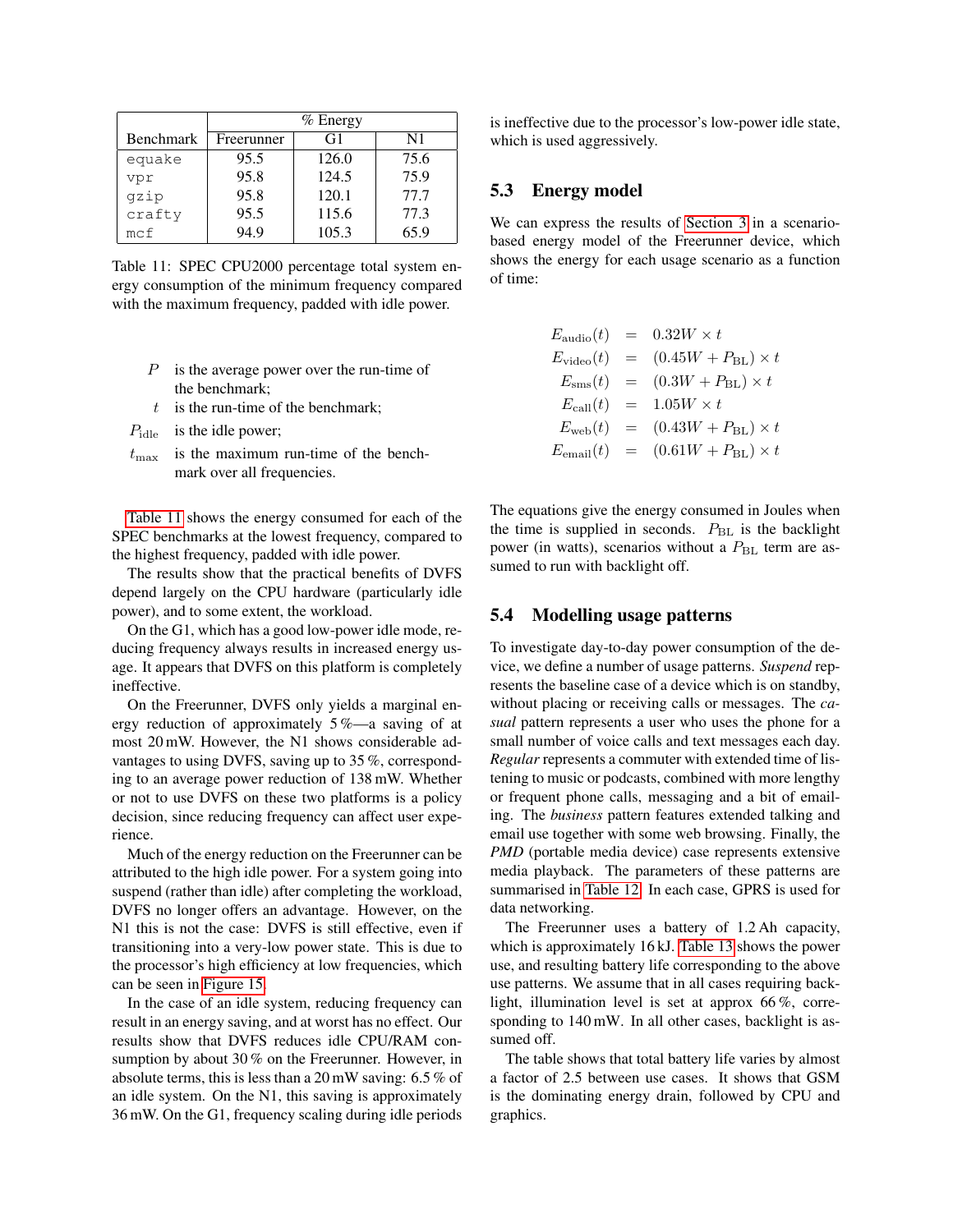| Workload        | <b>SMS</b> | Video | Audio | Phone call | Web browsing | Email |
|-----------------|------------|-------|-------|------------|--------------|-------|
| Suspend         |            |       |       |            |              |       |
| Casual          | 15         |       |       | 15         |              |       |
| Regular         | 30         |       | 60    | 30         | 15           | 15    |
| <b>Business</b> | 30         |       |       | 60         | 30           | 60    |
| <b>PMD</b>      | -          | 60    | 180   |            |              |       |

<span id="page-12-2"></span>Table 12: Usage patterns, showing total time for each activity in minutes.

|                 |            | <b>Battery</b> life |     |          |            |           |      |         |
|-----------------|------------|---------------------|-----|----------|------------|-----------|------|---------|
| Workload        | <b>GSM</b> | <b>CPU</b>          | RAM | Graphics | <b>LCD</b> | Backlight | Rest | [hours] |
| Suspend         | 45         | 19                  | 4   | 13       |            |           | 19   | 49      |
| Casual          | 47         | 16                  |     | 12       |            |           | 16   | 40      |
| Regular         | 44         | 14                  |     | 14       |            |           | 13   | 27      |
| <b>Business</b> | 51         | 11                  |     |          |            |           | 10   | 21      |
| <b>PMD</b>      | 31         | 19                  |     |          | h          |           | 14   | 29      |

<span id="page-12-3"></span>Table 13: Daily energy use and battery life under a number of usage patterns.

## 5.5 Limitations

Our work has a number of limitations which need to be kept in mind when using our results.

The biggest one is that the Freerunner is not a latestgeneration mobile phone, but is a few years old. The main feature it is lacking is a 3G cellular interface, which supports much higher data rates than the 2.5G GPRS interface. Our validation results show that this higher data rate does not appreciably affect power consumption in practical situations.

Further, the application processor is based on a relatively dated ARMv4 architecture, however it is clocked at a rate consistent with 2009-vintage smartphones. The difference in power consumption compared with more modern processors can traced largely to idle power; in other respects, the age of the CPU is not a substantial limitation.

# <span id="page-12-0"></span>6 Related Work

Mahesri and Vardhan [4] perform an analysis of power consumption on a laptop system. Their approach to component power measurement is driven partially by direct power measurement, but largely by deduction using modelling and off-line piece-wise analysis. They show that the CPU and display are the main consumers of energy for their class of system, and that other components contribute substantially only when they are used intensively. Their results mirror our observations that RAM power is insignificant in real workloads.

Bircher and John [2] look at component power estimation using modelling techniques. They demonstrate an error of less than 9 % on average across all tested subsystems, including memory, chipset, disk, CPU, and I/O.

In a later work, Bircher and John [3] measure the power consumption of the CPU, memory controller, RAM, I/O, video and disk subsystems under a number of workloads. Their results show that CPU and disk consume the majority of the power, with the RAM and video systems consuming very little. However, under the SPEC CPU suites, they show that RAM power can indeed exceed CPU power for highly memory-bound workloads.

Sagahyroon [8] perform an analysis similar to ours on a handheld PC. They show significant consumption in the display subsystems, particularly in backlight brightness. Unlike our results, theirs suggest that the CPU, and its operating frequency, is important to overall power consumption. They also show significant dynamic power consumption in the graphics subsystems.

# <span id="page-12-1"></span>7 Conclusions and Future Work

We performed a detailed analysis of energy consumption of a smartphone, based on measurements of a physical device. We showed how the different components of the device contribute to overall power consumption. We developed a model of the energy consumption for different usage scenarios, and showed how these translate into overall energy consumption and battery life under a number of usage patterns.

The open nature of the Openmoko Neo Freerunner smartphone is what allowed us to perform such a detailed analysis and breakdown of its power consumption. This is not possible to the same degree on a typical commercial device.